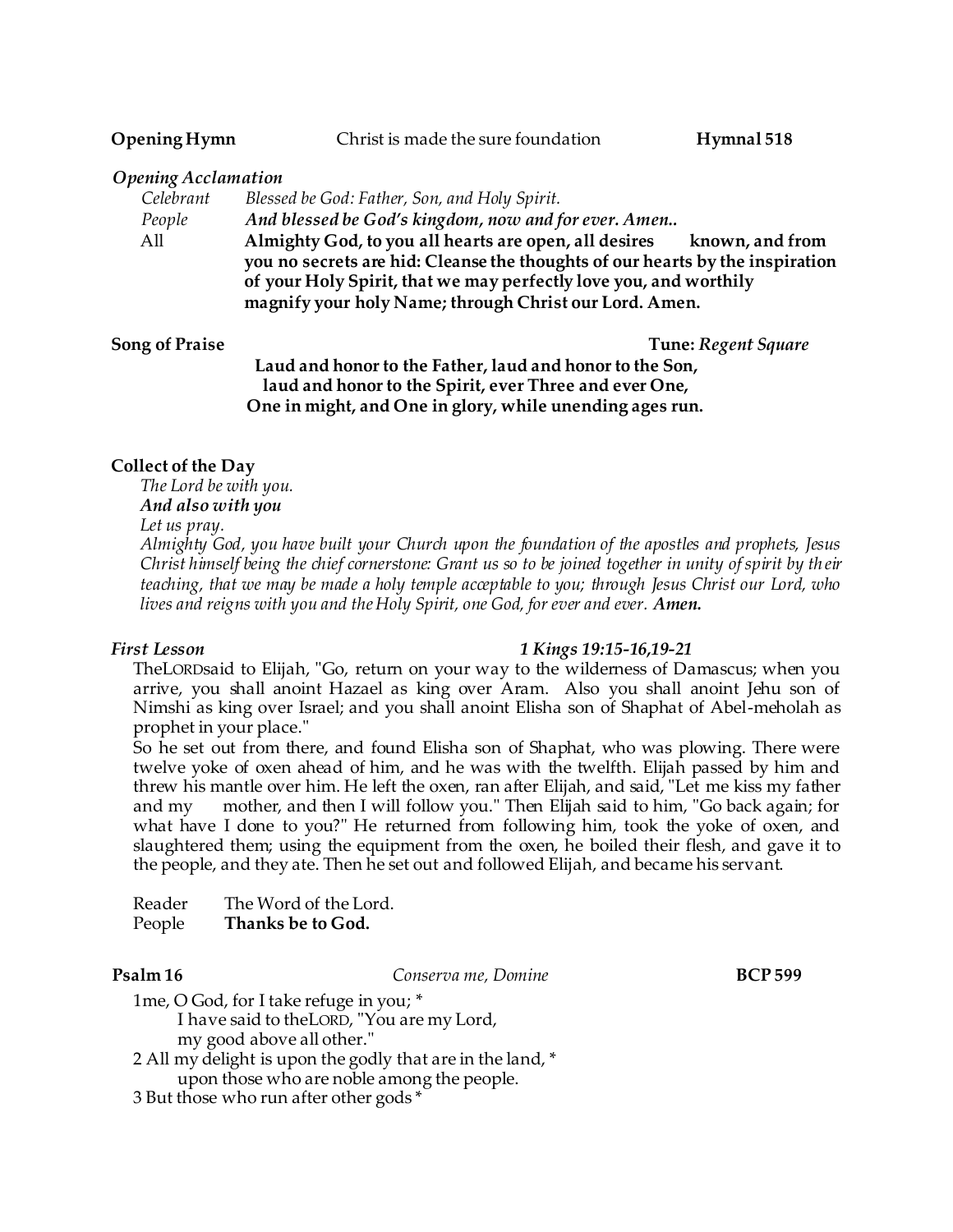shall have their troubles multiplied.

4 Their libations of blood I will not offer, \* nor take the names of their gods upon my lips. 5 OLORD, you are my portion and my cup; \* it is you who uphold my lot. 6 My boundaries enclose a pleasant land; \* indeed, I have a goodly heritage. 7 I will bless theLORDgives me counsel; \* my heart teaches me, night after night. 8 I have set theLORDbefore me; \* because he is at my right hand I shall not fall. 9 My heart, therefore, is glad, and my spirit rejoices; \*

my body also shall rest in hope. 10 For you will not abandon me to the grave, \*

nor let your holy one see the Pit.

11 You will show me the path of life; \* in your presence there is fullness of joy, and in your right hand are pleasures for evermore.

# **Second Lesson Galatians 5:1,13-25**

For freedom Christ has set us free. Stand firm, therefore, and do not submit again to a yoke of slavery.

For you were called to freedom, brothers and sisters; only do not use your freedom as an opportunity for self-indulgence, but through love become slaves to one another. For the whole law is summed up in a single commandment, "You shall love your neighbor as yourself." If, however, you bite and devour one another, take care that you are not consumed by one another.

Live by the Spirit, I say, and do not gratify the desires of the flesh. For what the flesh desires is opposed to the Spirit, and what the Spirit desires is opposed to the flesh; for these are opposed to each other, to prevent you from doing what you want. But if you are led by the Spirit, you are not subject to the law. Now the works of the flesh are obvious: fornication, impurity, licentiousness, idolatry, sorcery, enmities, strife, jealousy, anger, quarrels, dissensions, factions, envy, drunkenness, carousing, and things like these. I am warning you, as I warned you before: those who do such things will not inherit the kingdom of God.

By contrast, the fruit of the Spirit is love, joy, peace, patience, kindness, generosity, faithfulness, gentleness, and self-control. There is no law against such things. And those who belong to Christ Jesus have crucified the flesh with its passions and desires. If we live by the Spirit, let us also be guided by the Spirit.

Reader The Word of the Lord. People **Thanks be to God.** 

**Gradual Hymn** God of the prophets, bless the prophet's heirs! **Hymnal 359**

## **The Gospel Community 1.1 and 2.51-62**

Celebrant The Holy Gospel of our Lord Jesus Christ according to Luke. People **Glory to you, Lord Christ.**

When the days drew near for Jesus to be taken up, he set his face to go to Jerusalem. And he sent messengers ahead of him. On their way they entered a village of the Samaritans to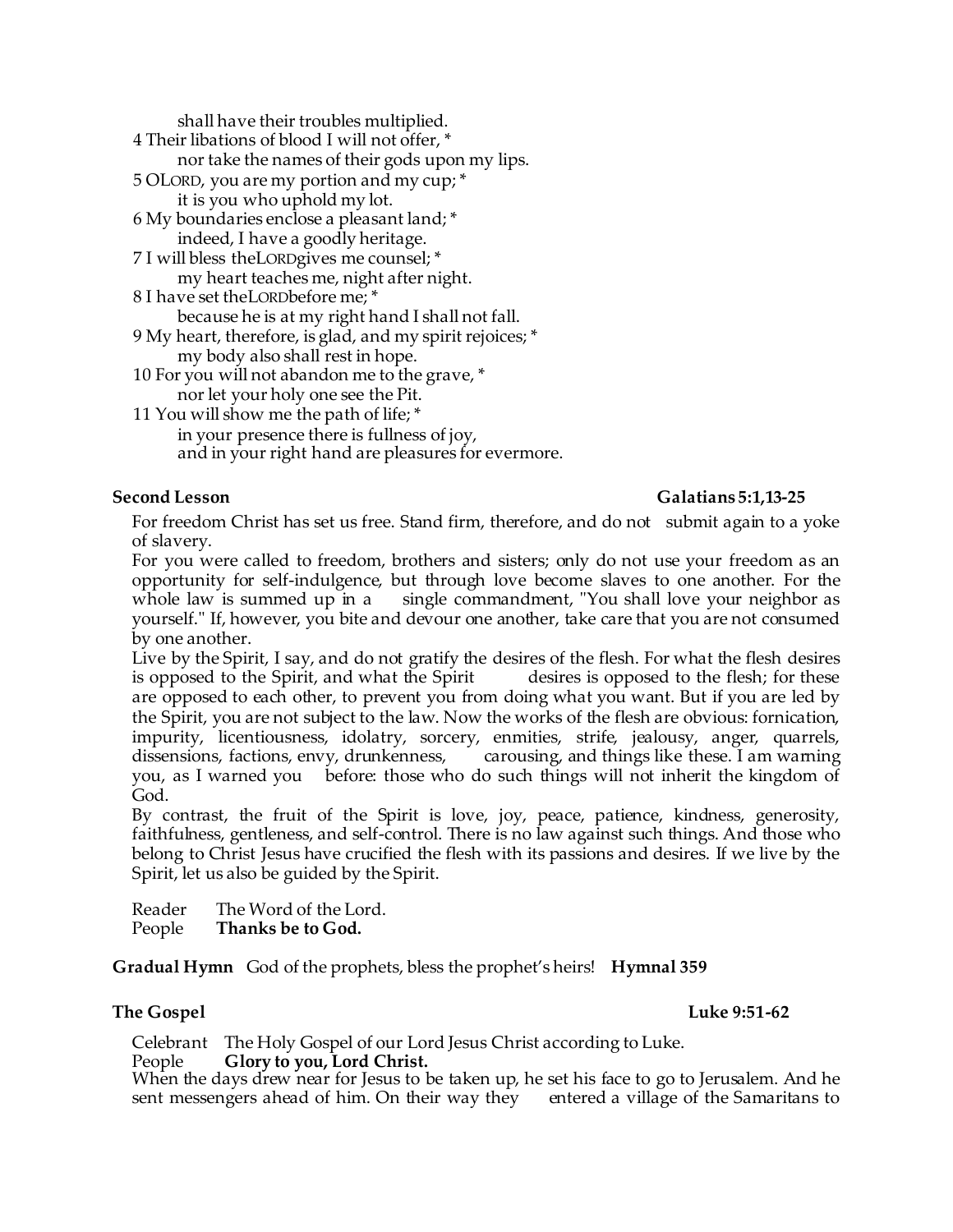make ready for him; but they did not receive him, because his face was set toward Jerusalem. When his disciples James and John saw it, they said, "Lord, do you want us to command fire to come down from heaven and consume them?" But he turned and rebuked them. Then they went on to another village.

As they were going along the road, someone said to him, "I will follow you wherever you go." And Jesus said to him, "Foxes have holes, and birds of the air have nests; but the Son of Man has nowhere to lay his head." To another he said, "Follow me." But he said, "Lord, first let me go and bury my father." But Jesus said to him, "Let the dead bury their own dead; but as for you, go and proclaim the kingdom of God." Another said, "I will follow you, Lord; but let me first say farewell to those at my home." Jesus said to him, "No one who puts a hand to the plow and looks back is fit for the kingdom of God."

Celebrant The Gospel of the Lord.<br>People Praise to you, Lord Chri Praise to you, Lord Christ.

**Homily The Rev. Katie Beaver**

# The Nicene Creed **BCP** 358

| Prayers of the People | Form IV                                                                           |  |
|-----------------------|-----------------------------------------------------------------------------------|--|
|                       | Please stand or kneel as you are able.                                            |  |
|                       | Celebrant Let us pray for the Church and for the world.                           |  |
| Leader                | Grant, Almighty God, that all who confess your Name may be united in your         |  |
|                       | truth, live together in your love, and reveal your glory in the world.            |  |
|                       | Lord, in your mercy,                                                              |  |
| People                | hear our prayer.                                                                  |  |
| Leader                | Guide the people of this land, and of all the nations, in the ways of justice and |  |
|                       | peace; that we may honor one another and serve the common good.                   |  |
|                       | Lord, in your mercy,                                                              |  |
| People                | hear our prayer.                                                                  |  |
| Leader                | Give us all a reverence for the earth as your own creation, that we may use its   |  |
|                       | resources rightly in the service of others and to your honor and glory.           |  |
|                       | Lord, in your mercy,                                                              |  |
| People                | hear our prayer.                                                                  |  |
| Leader                | Bless all whose lives are closely linked with ours, and grant that we may serve   |  |
|                       | Christ in them, and love one another as he loves us.                              |  |
|                       | (the people may add their petitions)                                              |  |
|                       | Lord, in your mercy,                                                              |  |
| People                | hear our prayer.                                                                  |  |
| Leader                | Comfort and heal all those who suffer in body, mind, or                           |  |
|                       | spirit; give them courage and hope in their troubles, and bring them the joy of   |  |
|                       | your salvation.                                                                   |  |
|                       | (the people may add their petitions)                                              |  |
|                       | Lord, in your mercy,                                                              |  |
| People                | hear our prayer.                                                                  |  |
| Leader                | We commend to your mercy all who have died, that your will for them may be        |  |
|                       | fulfilled; and we pray that we may share with all your saints in your eternal     |  |
|                       | kingdom.                                                                          |  |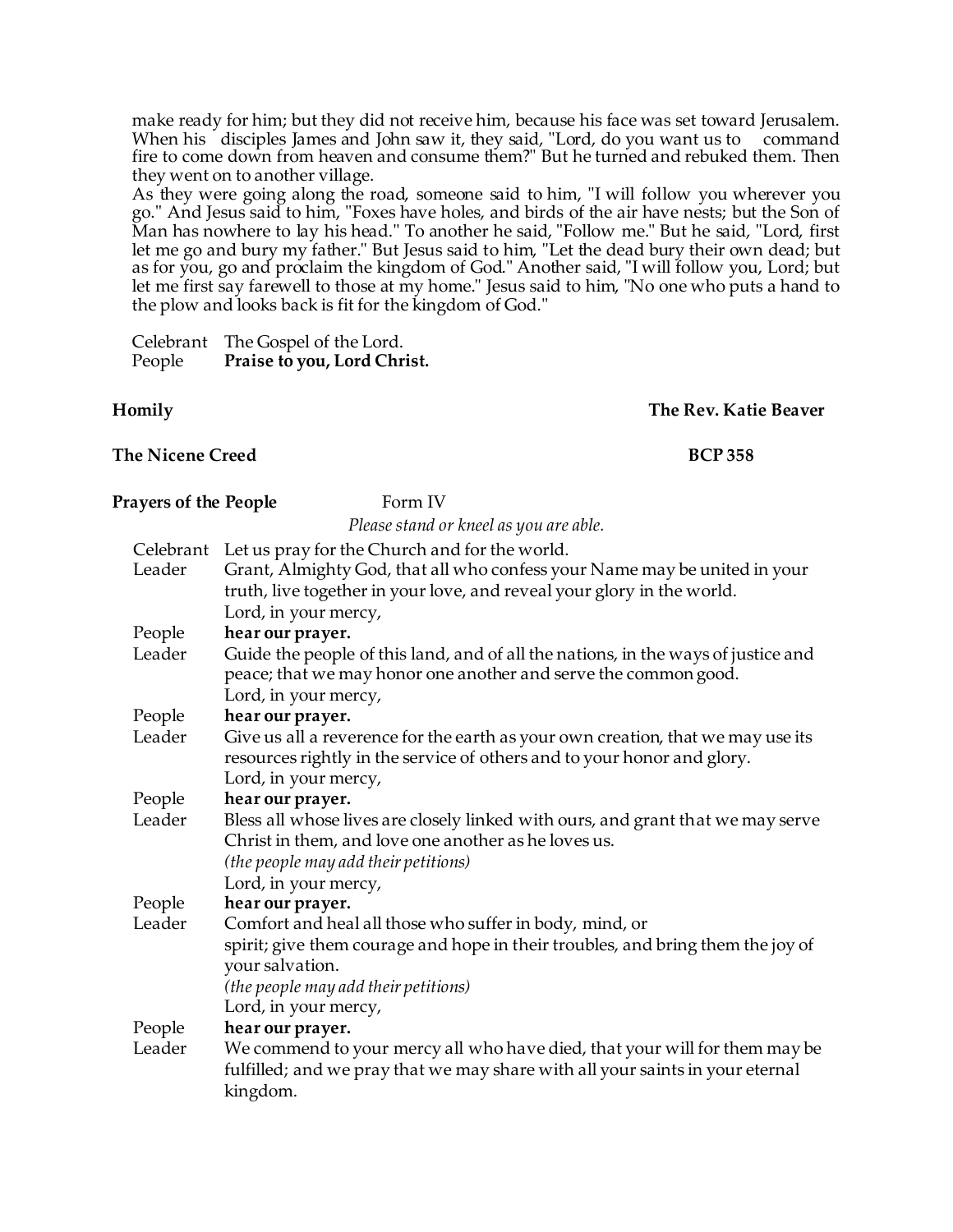*(the people may add their petitions)* Lord, in your mercy,

People **hear our prayer.**

Celebrant Lord Jesus Christ, you said to your apostles, "Peace I give to you; my own peace I leave with you:" Regard not our sins, but the faith of your Church, and give to us the peace and unity of that heavenly City, where with the Father and the Holy Spirit you live and reign, now and for ever. **Amen.**

### **Confession and Absolution BCP 360**

- **Celebrant** *Let us confess our sins against God and our neighbor.*  **All Most merciful God, we confess that we have sinned against you**
	- **in thought, word, and deed, by what we have done, and by what we have left undone. We have not loved you with our whole heart; we have not loved our neighbors as ourselves. We are truly sorry and we humbly repent. For the sake of your Son Jesus Christ, have mercy on us and forgive us; that we may delight in your will, and walk in your ways, to the glory of your Name. Amen.**

*The Celebrant prays an absolution.*

### **The Peace**

|        | Celebrant The peace of the Lord be always with you. |
|--------|-----------------------------------------------------|
| People | And also with you.                                  |

| Offertory Hymn      |                                                                         | Jesus calls us; o'er the tumult                                          | Hymnal 550     |  |
|---------------------|-------------------------------------------------------------------------|--------------------------------------------------------------------------|----------------|--|
| Celebrant<br>People | At the presentation:                                                    | All things come of thee, O Lord,<br>And of thine own have we given thee. |                |  |
|                     |                                                                         | <b>Great Thanksgiving</b> Eucharistic Prayer B                           | <b>BCP 367</b> |  |
| Celebrant           |                                                                         | The Lord be with you.                                                    |                |  |
| People              | And also with you.                                                      |                                                                          |                |  |
| Celebrant           | Lift up your hearts                                                     |                                                                          |                |  |
| People              | We lift them to the Lord.                                               |                                                                          |                |  |
| Celebrant           | Let us give thanks to the Lord our God.                                 |                                                                          |                |  |
| People              | It is right to give God thanks and praise.                              |                                                                          |                |  |
| Celebrant           | It is right, and a good and joyful thing, always and everywhere to give |                                                                          |                |  |
|                     | thanks to you, Father Almighty, Creator of heaven and earth.            |                                                                          |                |  |
|                     |                                                                         | <i>(the Celebrant continues until)</i>                                   |                |  |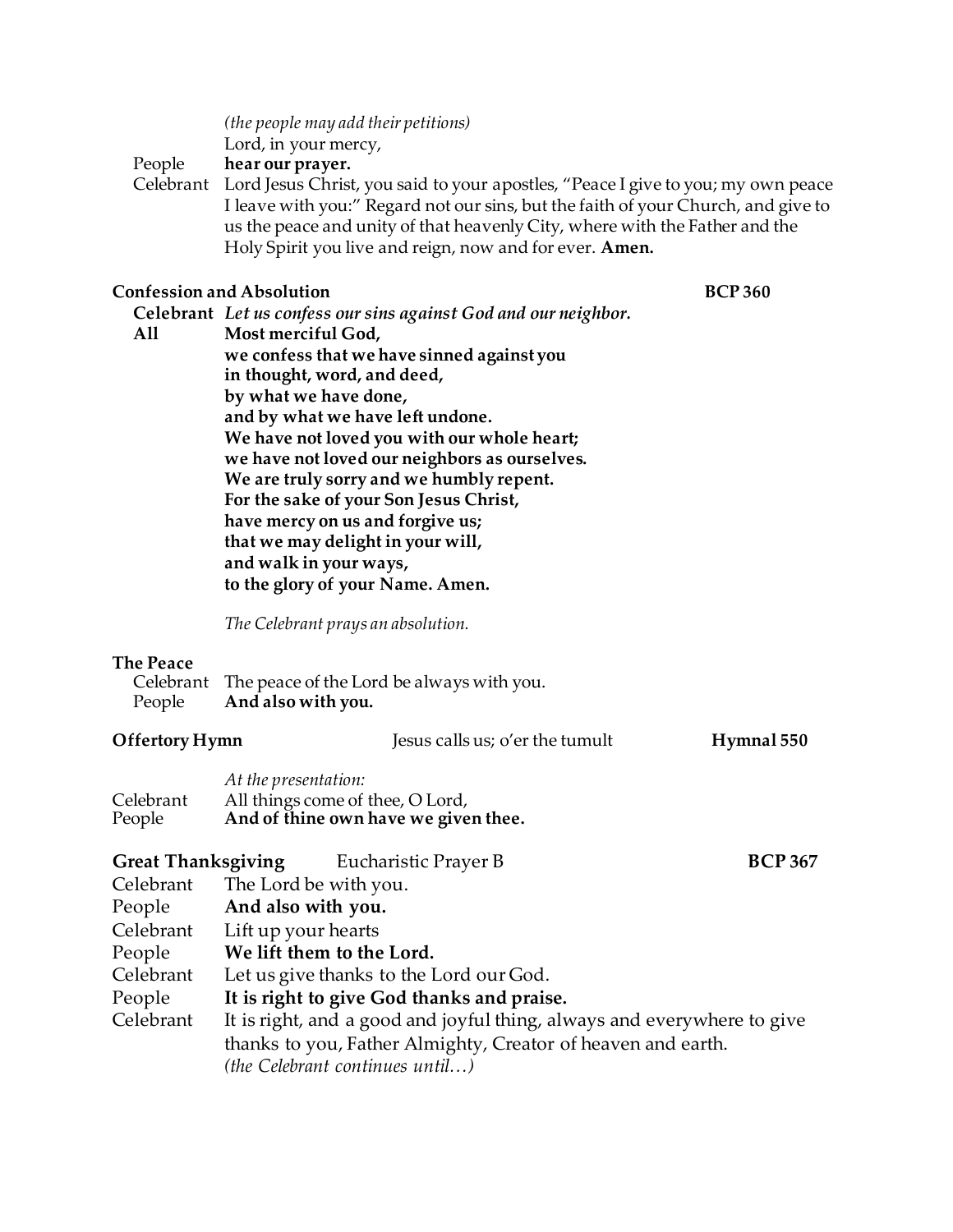|     | Therefore we praise you, joining our voices with Angels and Archangels<br>and with all the company of heaven, who for ever sing this hymn to |  |  |  |
|-----|----------------------------------------------------------------------------------------------------------------------------------------------|--|--|--|
|     | proclaim the glory of your Name:                                                                                                             |  |  |  |
| All | Hymnal S-129<br>Sanctus                                                                                                                      |  |  |  |
|     | <i>(the Celebrant continues until)</i>                                                                                                       |  |  |  |
|     | Therefore, according to his command, O Father,                                                                                               |  |  |  |
|     | We remember his death,                                                                                                                       |  |  |  |
|     | We proclaim his resurrection,                                                                                                                |  |  |  |
|     | We await his coming in glory;                                                                                                                |  |  |  |
|     | <i>(the Celebrant continues until)</i>                                                                                                       |  |  |  |
|     | By him, and with him, and in him, in the unity of the Holy Spirit all honor                                                                  |  |  |  |
|     | Father, now and for ever. <b>AMEN.</b><br>and glory is yours, Almighty                                                                       |  |  |  |
|     |                                                                                                                                              |  |  |  |

### **The Lord's Prayer BCP 364**

**The Breaking of the Bread:** *Agnus Dei* **Hymnal S-161** Celebrant The Gifts of God for the People of God.

**Communion** - All are welcome at Christ's Table. Gluten free wafers are available upon request. If you would prefer to receive a blessing, please cross your arms over your heart.

### **Communion Hymn**

## **Post-Communion Prayer**

# **Celebrant Let us pray.**

**All Almighty and everliving God, We thank you for feeding us with the spiritual food of the most precious Body and Blood of your Son our Savior Jesus Christ; and for assuring us in these holy mysteries that we are living members of the Body of your Son, and heirs of your eternal kingdom. And now, Father, send us out to do the work you have given us to do, to love and serve you as faithful witnesses of Christ our Lord. To him, to you, and to the Holy Spirit, be honor and glory, now and for ever. Amen.**

## **Blessing**

| Closing Hymn           | I have decided to follow Jesus          | <b>See Insert</b> |
|------------------------|-----------------------------------------|-------------------|
| Dismissal<br>Liturgist | Go in peace to love and serve the Lord. |                   |
| People                 | Thanks be to God.                       |                   |